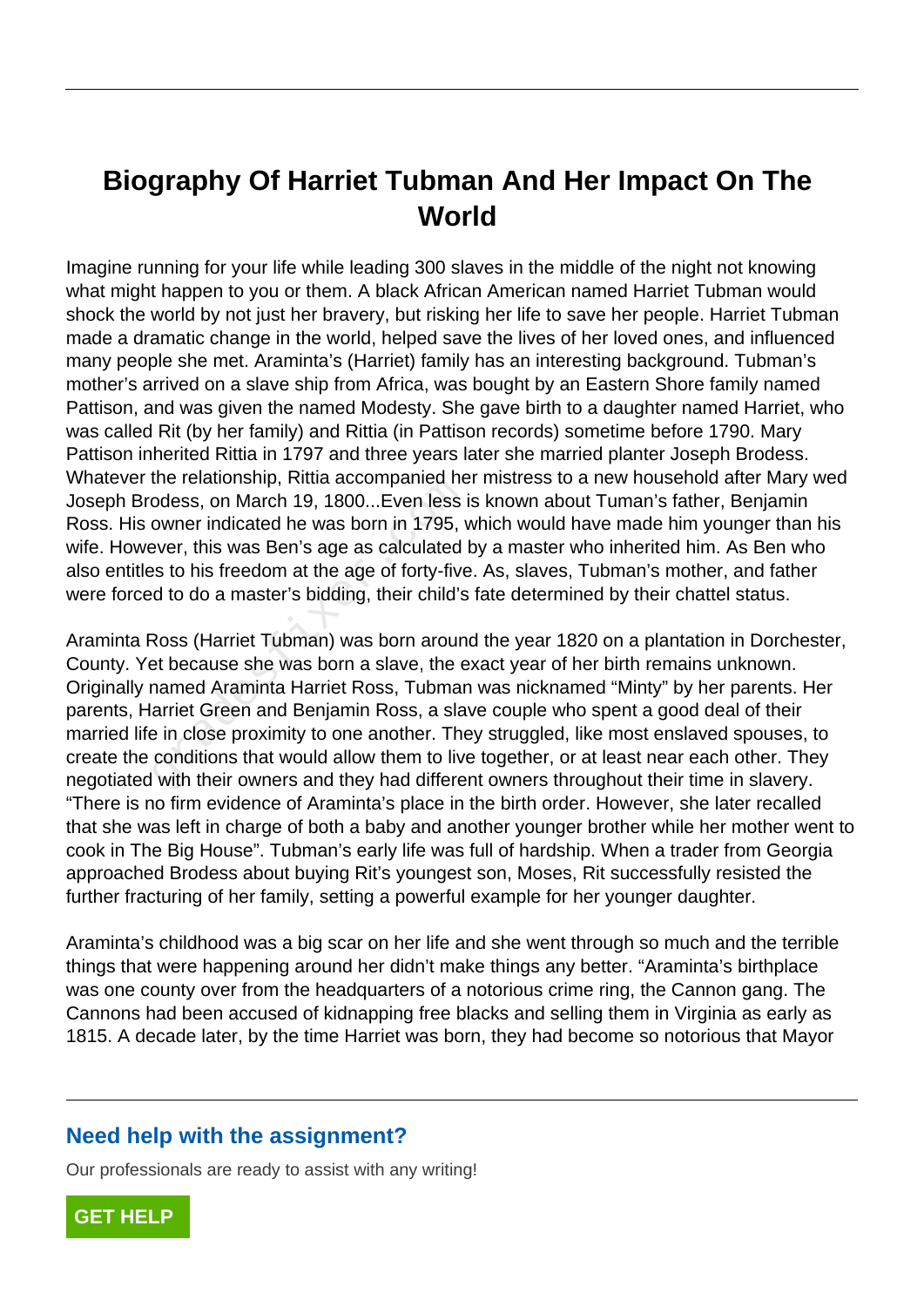Watson of Philadelphia targeted enemies...young Araminta lived only a short distance from the Cannons' real-life house of horrors, where children disappeared, skeletons were dug up...Tubman came of age at the heart of a crossword, were abolitionists, kidnappers, slave catchers, and fugitives his out form another. When Araminta was only five-years-old, a woman in the neighborhood, a "Miss Susan" drove up to her master's Plantation and requested "a young girl to take care of a baby," Araminta was sent off without a moment's hesitation...Once installed in the new master's household, she was given a full load of domestic tasks, as well as caring for the infant. After a long day of doing her mistress' bidding, the five-year-old Araminta reminded on duty...If the baby wailed, this mistress did not comfort her child but instead lifted her hand to grab a small whip from its shelf. By the age of twelve, Araminta had gathered from domestic labor...She became more valuable in fields, where she could hoe and harvest, more contented alongside her fellow African Americans. The once-weak young girl grew into a strong adolescent, of whom much was expected. Even though it was rough in her early teen years, Harriet always found some way to make things a little brighter for herself. As an adolescent, Araminta was farmed out to a man who subjected her to backbreaking drudgery, hoisting barrels of flour into carts. She learned to love the land, where flora and wildlife reflected seasonal change.

Harriet's bravery and courage is what stands out to many people for example "When Araminta was an adolescent, she was hired out to work on the harvest for a man named Barrett. When another slave, a male coworker, left the fields and headed to Bucktown, the overseer followed. Araminta raced ahead to warn her fellow field hand, knowing there would be trouble. The confrontation between white and black took place at this crossroads, in a small village store. In confusion of the confrontation, the frightened slave bolted from the store. As the slave made haste, Araminta reportedly blocked the angry overseer's path of pursuit by standing in the doorway just as he picked up a lead weight from the counter and threw it at the escapee. The weight hit Araminta in the head and delivered a stunning blow. Araminta's condition was so grave that she was sent back to her owner, Brodess, with the report that she was not worth a sixpence. Her parents feared she might never recover. In the following weeks, she would slip into a lethargic sleep from which it was almost impossible to awaken her. These "spells" would come over her without warning. "When Araminta was recovered she was hired out to a local entrepreneur named John Stewart, who had employed others of her family, including her father, for many years. Stewart invited both Araminta and her bothers to join their father in working on his burgeoning lumber operation. She regained her strength and became even stronger during her time working under Stewart's supervision. Soon after she arrived at Stewart's lads, she began to shop logs and tote timber. Her daily haul was roughly half a cord of wood, a sturdy amount that few men could match. By this time she had grown to her full adult height of five feet. Araminta's father managed the shipping of Stewart's timber to the Baltimore market. During one year while working for Stewart, Araminta was able to save enough money to buy a pair of steers". nour into carts. She learned to love the<br>change.<br>Travery and courage is what stands out<br>olescent, she was hired out to work on<br>ave, a male coworker, left the fields and<br>aced ahead to warn her fellow field hal<br>ion between w

## **Need help with the assignment?**

Our professionals are ready to assist with any writing!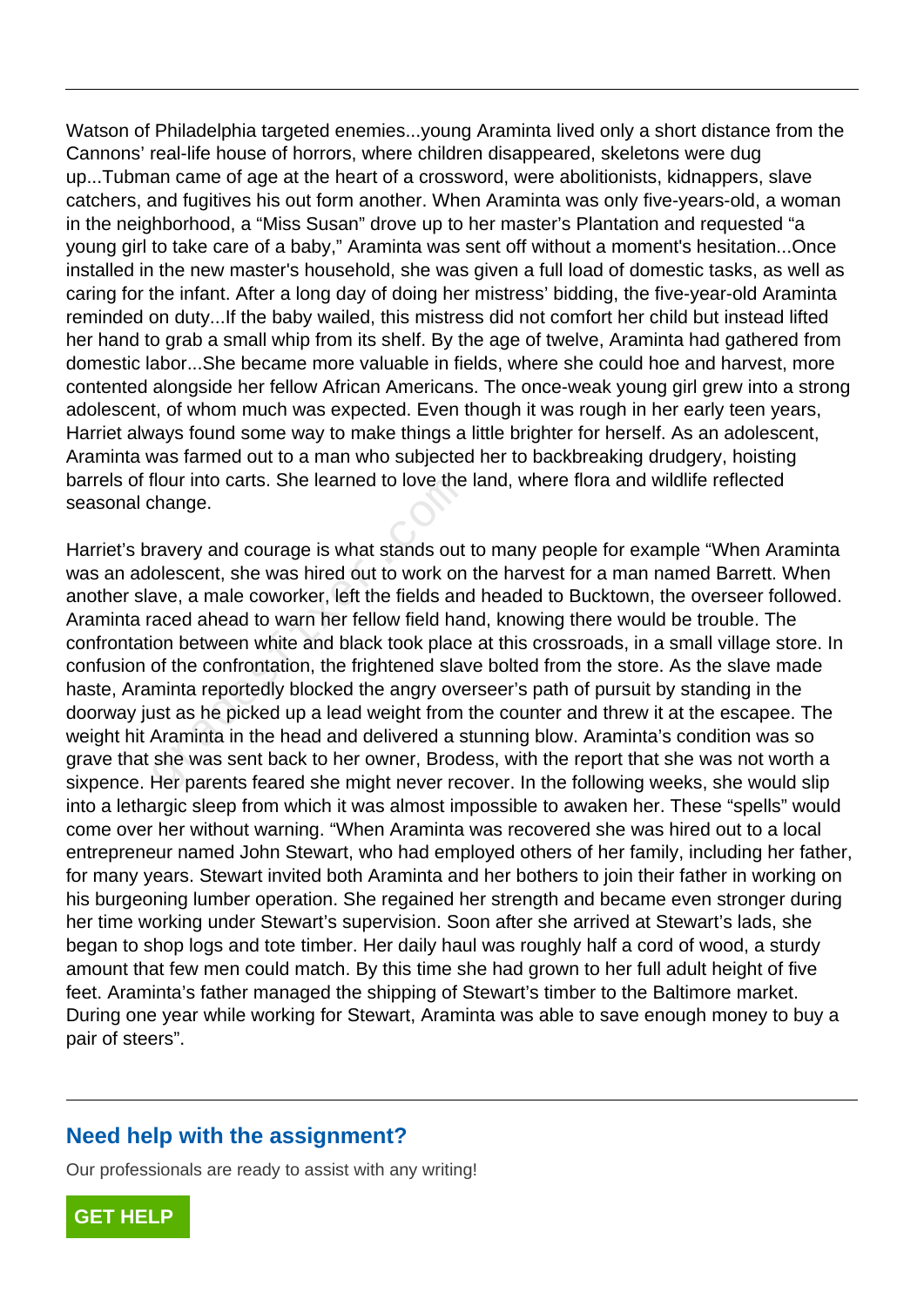A big change happened to Harriet's father that would change her life and her dad's life. "Ben Ross was owned by Anthony Thomson, who promised to emancipate him at the age of fortyfive. Anthony Thomson finally died in 1836. The man son and heir, Dr. Anthony Thomson, honored his father's promise when he determined Ben had reached the age of forty-five. Ben Ross was granted his freedom in 1840". Marrying someone is probably the best thing that can happen to you. "Little is known about the other most important aspect of Amraminta coming of age: her relationship with the man who would become her husband, John Tubman. He was born near White Marsh, in northern Dorchester county. By the time he and Araminta married, in 1844, he was a free black, though whether he was born in freedom is unknown. Tubman was the family name of wealthy Dorchester County planters. These Eastern Shore Tubmans were Catholic slaveholders...Intermarriage between free and a slave was not the general rule, But in Maryland, especially along the Eastern Shore. There are no surviving descriptions of Araminta and John's courtship, nor even any hints about how they first met. It was likely that the two became acquainted while she was working for John Stewart".

"...Tubman had been visiting by powerful visions, waking dreams that she felt were sending her messages. Ever since her skull injury, she suffered from episodes that were likened to narcoleptic spells. She might have several of these episodes a day. Regardless of their source, the images that hunted Tubman were graphic and terrifying. Araminta herself did not yet have any children, but her marriage to John Tubman surely introduced fears for any children but might bear while still enslaved. As the couple felt pulled in different directions, Araminta described a palpable longing for a place-the promised land of the North". Difficulties were arising and there was nothing Araminta could really do. She was praying and trying to do anything she wanted to be free. She wanted her family free so she planned to escape to the North. "On September 17, 1849, Araminta, Ben, escaped their Maryland plantation. Araminta persevered 90 miles north". "Tubman confirmed that a white woman assisted her on the first leg of her journey. The assistance Tubman was granted was punishable by law. The penalties were quite stiff. The story reveals that Harriet has skills besides her talent as a field-worker. Also, she had contacts with white women as well as blacks within the region. After dusk, Harriet would resume her journey northward "Once freed, Araminta decided to take a new first name: Harriet...Her escape was remarkable…It was roughly 90 miles from Tubman's Maryland home to Wilmington and a few miles to the Pennsylvania state line." Thad been visiting by poweriti visions,<br>
Ever since her skull injury, she suffere<br>
Server She might have several of these<br>
Server She might have several of these<br>
Server She marriage to John Tubman s<br>
Twhile still enslaved

Harriet leaving what behind her family and her owner and traveling on her own to an unknown place would definitely be different. "Tubman left no account of who actually reached out during her escape to freedom. She luckily arrived in Philadelphia unharmed. Shortly after her arrival Tubman found employment and become self-supporting, though little is known about what work she took on. She and other newcomers would have discovered the flourishing demand for black domestics, especially nursemaids, kitchen labor, and laundress many households required livein help." Harriet Tuman really missed her family so much that she realized that she needed to

## **Need help with the assignment?**

Our professionals are ready to assist with any writing!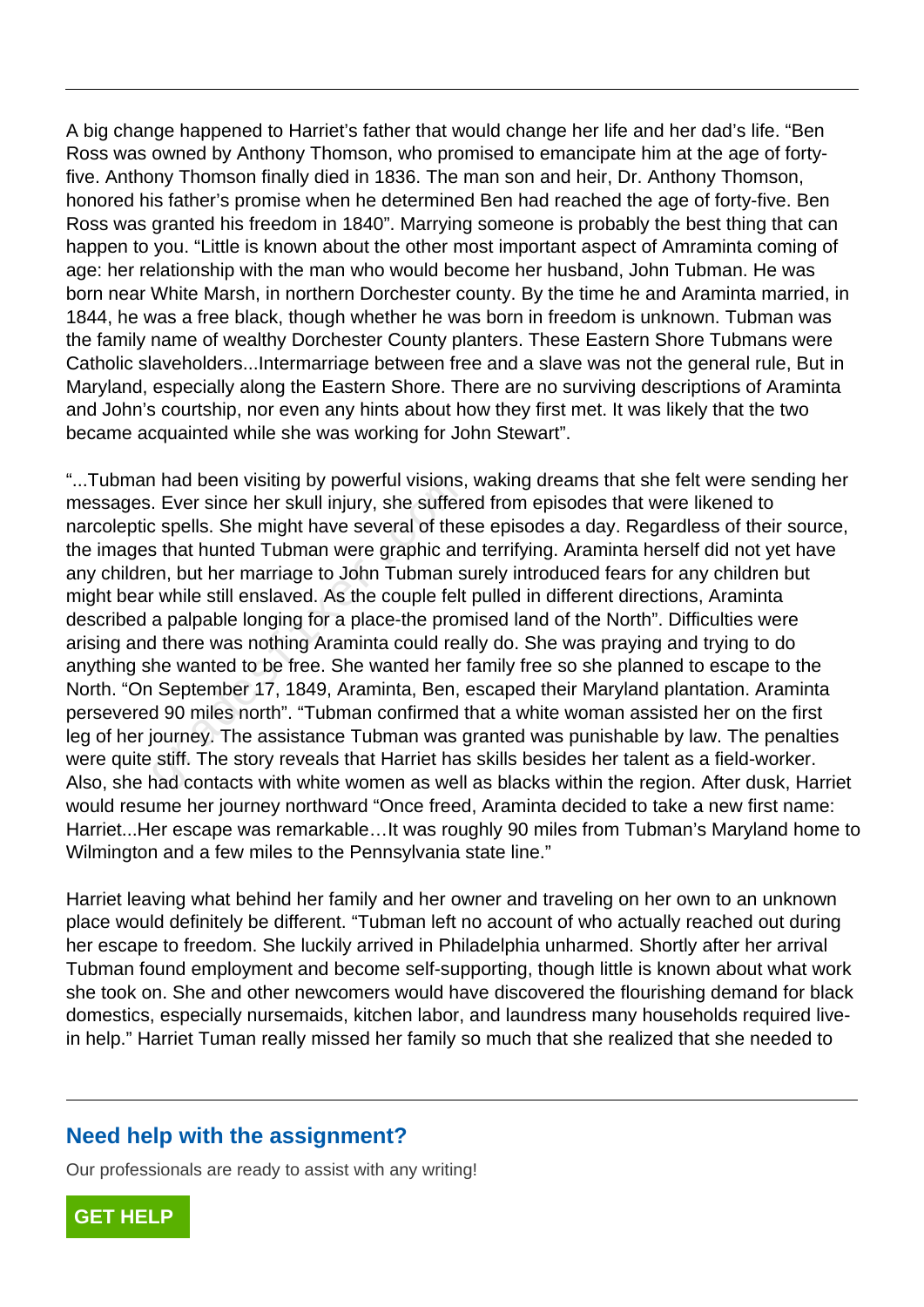go back and get them. "In December 1850, Tubman received a warning that her niece Kessiah was going to be sold, along with her two young children."

"Tubman was deeply concerned about getting the word back to her family on the Eastern Shore...She transformed herself from a follower of the North Star to a leader among her people...There is no way of knowing what convinced Tubman that she herself must go back into Maryland, a slave state, to help with the rescue...Harriet was determined to find a way to bring a favorite niece and her children out to freedom before they were put on the auction block...On this, her second expedition, Tubman not only rescued one of her brothers, perhaps James Isaac, but also two other men...In the autumn of 1851, on her third trip south, Harriet undertook her most desperate gamble. She wanted to persuade her husband, John Tubman, to come away with her. So she returned once again to the Eastern Shore...She approached Cambridge and sent a message to John asking him to meet her and to accompany her on her journey back to the north. While in hiding, Tubman discovered that her husband had taken another wife, a woman named Caroline... Her friends reported that Harriet took this turn of events very hard...John Tubman's liaison with another woman (a woman who would bear his children) dashed all dreams."

She carried a gun for both her own protection and to "encourage" her charges who might be having second thoughts. She often drugged babies and young children to prevent slave catchers from hearing their cries. Over the next ten years, Harriet befriended other abolitionists such as Fredrick Douglass, Thomas Garrett, and Martha Coffin Wright, and established her own Underground Railroad network. It's widely reported she emancipated 300 slaves. Harriet was strong and wasn't going to let her husband issues hurt what she wanted for other people. She was going to keep moving on. The 1850 Fugitive Slave act allowed fugitive and free slaves in the north to be captured and enslaved. This made Harriet's job as an Underground Railroad conductor much harder and forced her to lead slaves further north to Canada, traveling at night, usually in the spring or fall when the days were shorter. In Tubrilah's lialson with another worldand reams."<br>
d a gun for both her own protection and<br>
cond thoughts. She often drugged babit<br>
com hearing their cries. Over the next tereforce defined by<br>
reduck Douglass, Thomas Gar

"Harriet did not give away to rage or grief, but collected a party of fugitives and bring them safely to Philadelphia...From 1852, Tubman regularly made at least one trip a year, often two deep into slave territory...Tubman remained for several weeks north of the border returning to the State in the spring of 1852. Thus began a seasonal pattern of migration for Tubman: rescuing a large party in the fall, then back to Canada in the winter...She made occasional rescue in the spring, but much less frequently than in the fall...There is evidence that she would make brief and isolated trips across the Mason-Dixson Line to rescue immediate family members of those for whom she already secured freedom, almost always missions to reunite families. Harriet Tubman was one of the pioneers of using the actual railway as part of her "underground" railroad. She herself frequently took trains south, reasoning it was less suspicious to have black women travel by public transportation into slave states rather than vice

## **Need help with the assignment?**

Our professionals are ready to assist with any writing!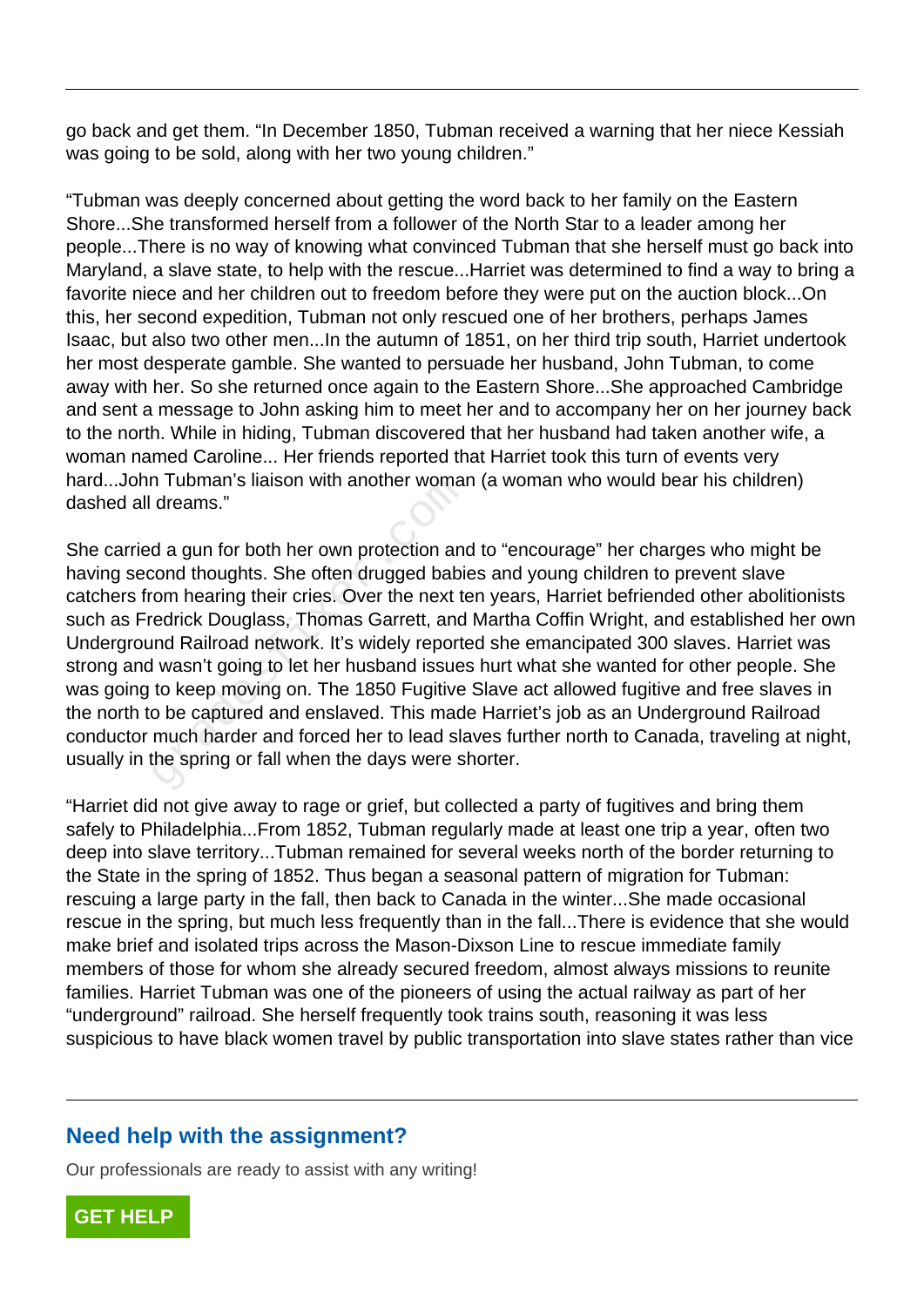#### versa."

War is about to break out and Harriet had a significant role in it. "Abraham Lincoln struggled to hold his fractured nation together. But within weeks of his own inauguration, following the Confederates firing on Fort Sumter on April 12, 1861. After a month of tense speculation, North and South were finally at war. Harriet Tubman finally crossed back into the United States. The streets of every American city were soon filled with soldiers marching off to enlist. The South could draw on 900,000 eligible white men, while the North had a pool of more than 4 million. Trailing along with Butler's all-white troops in May 1861, Tubman arrived at encampments near Fort Monroe...While she was at Fort Monroe, Tubman's role was neither official nor directly related to military operations. But civilian volunteers became vital when "contrabands" flooded into the federal camps...Tubman interpreted flight from the Confederacy as the rising of a race. She welcomed the tide of refugees and took on the challenges of caregiving without complaintas a cook, a laundress, as a nurse. During the war's earliest weeks, even if Tubman had more militaristic aspirations, she devoted herself to domestic duties.

"In 1863, Harriet became head of an espionage and scout network for the Union Army. She provided crucial intelligence to the Union commanders about the Confederate Army supply routes and troops and helped liberate slaves to form black Union regiments." Even though Harriet's marriage fell apart she got it back. "...a young black soldier whom Tubman had known during her wartime service in the South reappeared in her life. Private Nelson Charles had been born a slave near Elizabeth City, North Carolina, but escaped his master, Fred Charles, and removed to upstate New York. After training in Philadelphia, the nineteen-year-old Charles moved south with his unit in January 1864. He landed in South Carolina, where he met Harriet Tubman. Nelson was honorably discharged from the army in November 1865 at Brownsville, Texas, and he made his way to Auburn, arriving in upstate New York. Davis found work as a bricklayer and became a boarder in Tubman's expanding household...On March 18, 1869, the Reverend Henry Fowler married the couple at Auburn's Central Presbyterian Church. At the time, Davis was only twenty-five and Harriet was at least twenty years older-if not twice the groom's age." Harriet became head of an espionage a<br>rucial intelligence to the Union commal<br>I troops and helped liberate slaves to for<br>narriage fell apart she got it back. "...a y<br>wartime service in the South reappear<br>ve near Elizabeth

Harriet had an open-door policy for anyone in need. She supported her philanthropy efforts by selling her home-grown produce, raising pigs and accepting donations and loans from friends. She remained illiterate yet toured parts of the northeast speaking on behalf of the women's suffrage movement and worked with noted suffrage leaders. In 1896, Harriet purchased land adjacent to her home and opened the Harriet Tubman Home for the Aged and Indigent Colored People. The head injury she suffered in her youth continued to plague her and she endured brain surgery to help relieve her symptoms. But her health continued to deteriorate and eventually forced her to move into her namesake rest home in 1911. People die someday. "Harriet Tubman witnessed the burials of Frederick Douglass, William Lloyd Garrison, William

#### **Need help with the assignment?**

Our professionals are ready to assist with any writing!